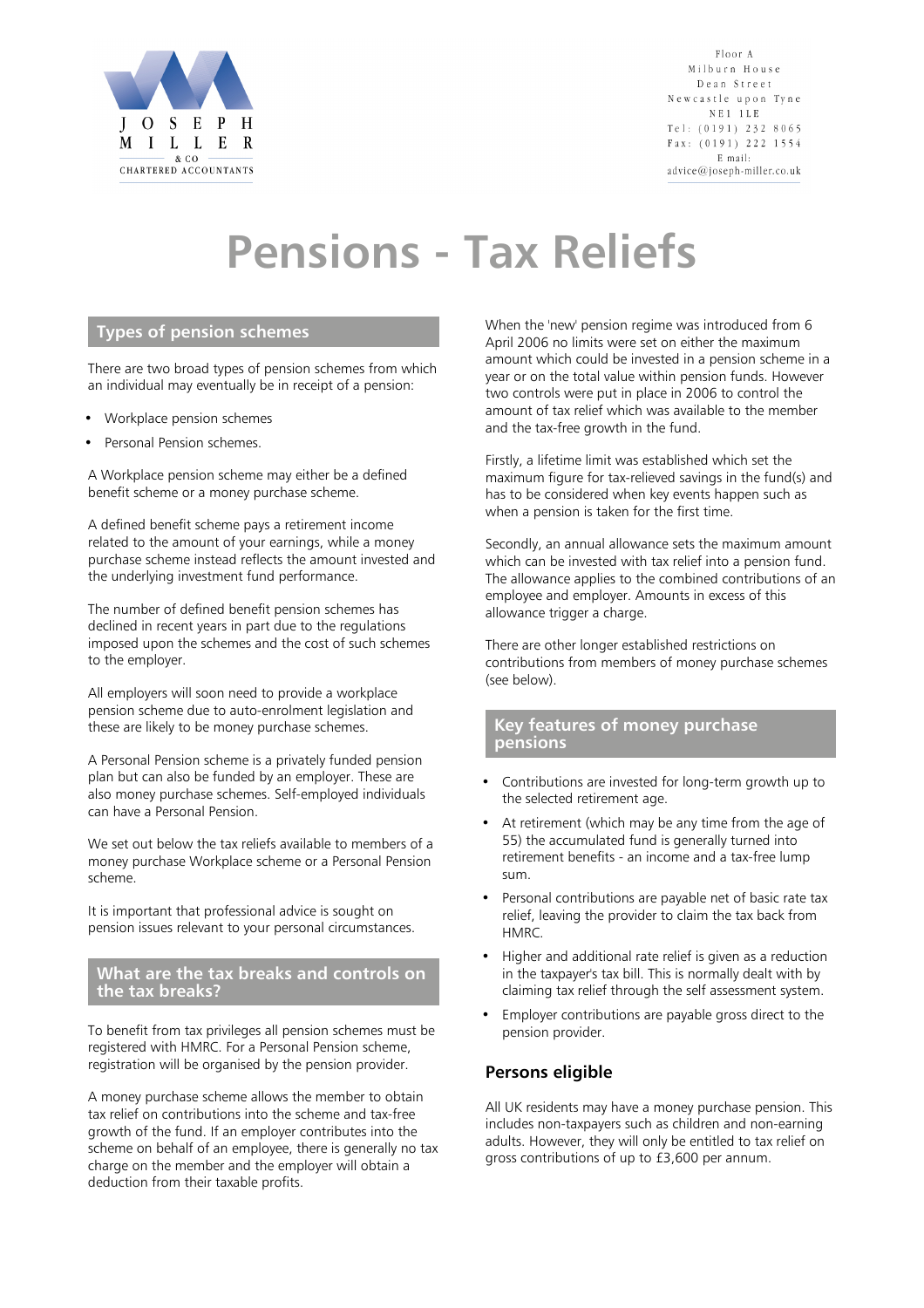# **Relief for individuals' contributions**

An individual is entitled to make contributions and receive tax relief on the higher of £3,600 or 100% of earnings in any given tax year. However tax relief will generally be restricted for contributions in excess of the annual allowance.

# **Methods of giving tax relief**

Tax relief on contributions is given at the individual's marginal rate of tax.

An individual may obtain tax relief on contributions made to a money purchase scheme in one of two ways:

- a net of basic rate tax contribution is paid by the member with higher rate relief claimed through the self assessment system
- a net of basic rate tax contribution is paid by an employer to the scheme. The contribution is deducted from net pay of the employee. Higher rate relief is claimed through the self assessment system.

In both cases the basic rate is claimed back from HMRC by the pension provider.

A more effective route for an employee may be to enter a salary sacrifice arrangement with an employer. The employer will make a gross contribution to the pension provider and the employee's gross salary is reduced. This will give the employer full income tax relief (by reducing PAYE) but also reducing National Insurance Contributions.

There are special rules if contributions are made to a retirement annuity contract. (These are old schemes started before the introduction of personal pensions.)

### **The annual allowance**

The annual allowance is £40,000.

Any contributions in excess of the £40,000 annual allowance are potentially charged to tax on the individual as their top slice of income. Contributions include contributions made by an employer.

The stated purpose of the charging regime is to discourage pension saving in tax registered pensions beyond the annual allowance. Most individuals and employers actively seek to reduce pension saving below the annual allowance, rather than fall within the charging regime.

Individuals who are eligible to take amounts out of their pension funds under the flexibilities introduced from 6 April 2015 but who continue to make contributions into their schemes may trigger other restrictions in the available annual allowance. This is explained later in this factsheet in 'Money Purchase Annual Allowance'.

#### **Lower annual allowance for those with 'adjusted income' over £240,000**

Adjusted income means, broadly, a person's net income and pension contributions made by an employer. For every £2 of adjusted income over an adjusted income threshold, an individual's annual allowance is reduced by £1, down to a minimum amount.

Previously the reduction potentially applied to an individual with income before tax, without the addition of employer contributions, above £110,000. This is known as the 'threshold income'.

Prior to 6 April 2020 adjusted income was set at £150,000, threshold income at £110,000 and the minimum annual allowance at £10,000.

Adjusted income and threshold income were each raised by £90,000 for 2020/21. So the threshold income is now £200,000 and individuals with income below this level are not affected by the tapered annual allowance. The annual allowance begins to taper down for individuals who have an adjusted income above £240,000.

The minimum level to which the annual allowance can taper down is now £4,000.

#### **The rate of charge if annual allowance is exceeded**

The charge is levied on the excess above the annual allowance at the appropriate rate in respect of the total pension savings. There is no blanket exemption from this charge in the year that benefits are taken. There are, however, exemptions from the charge in the case of serious ill health as well as death.

The appropriate rate will broadly be the top rate of income tax that you pay on your income.

## **Example**

Anthony, who is employed, has taxable income of £120,000 in 2022/23. He makes personal pension contributions of £50,000 net in March 2023. He has made similar contributions in the previous three tax years.

He will be entitled to a maximum £40,000 annual allowance for 2022/23. The charge will be:

| Gross pension<br>contribution | £62,500                               |
|-------------------------------|---------------------------------------|
| Less annual allowance         | (f40.000)                             |
| <b>Excess</b>                 | £22,500 taxable at<br>$40\% = £9,000$ |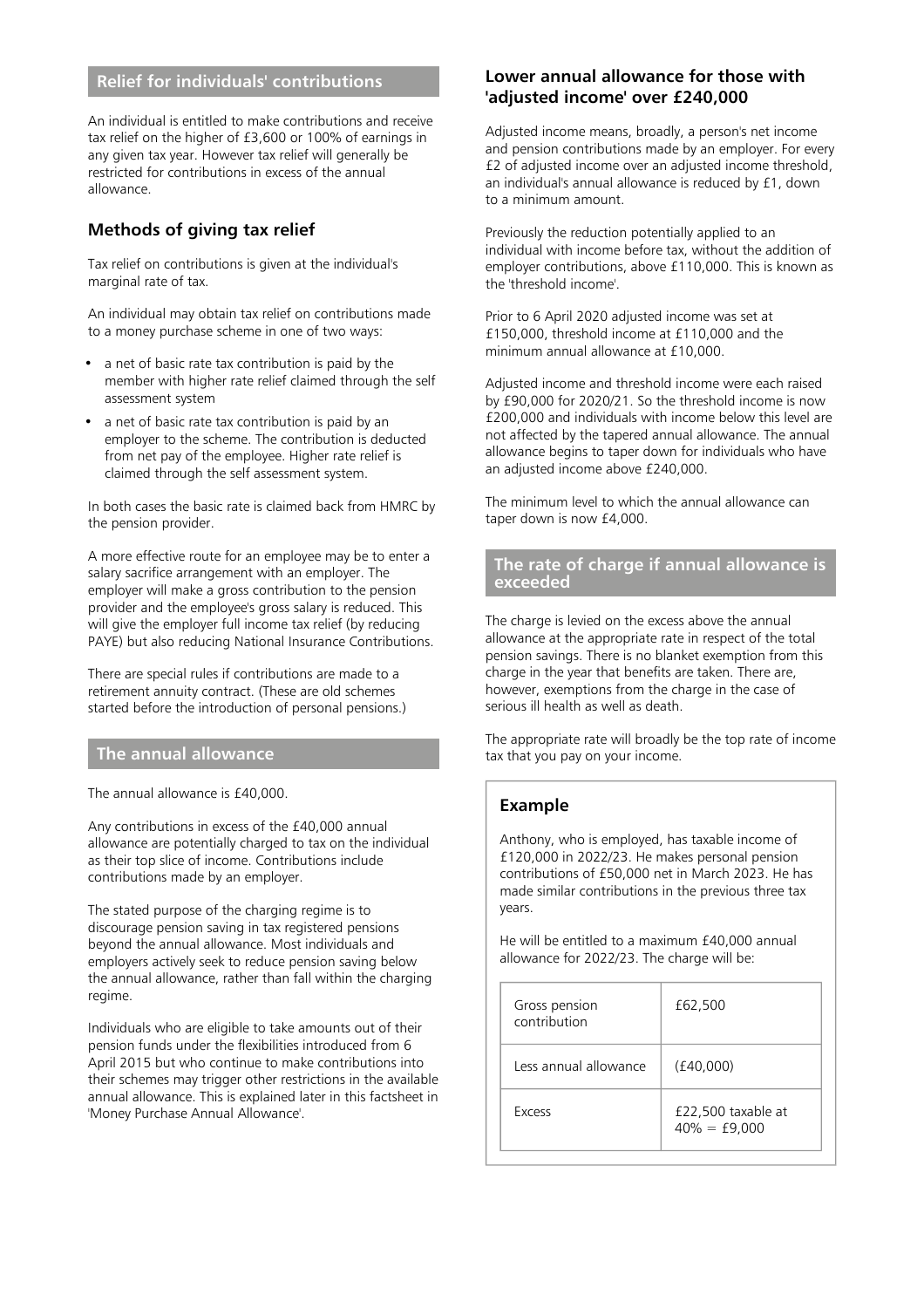Anthony will have had tax relief on his pension contributions of £25,000 (£62,500 x 40%) and now effectively has £9,000 clawed back. The tax adjustments will be made as part of the self assessment tax return process.

#### **Carry forward of unused annual allowance**

To allow for individuals who may have a significant amount of pension savings in a tax year but smaller amounts in other tax years, a carry forward of unused annual allowance is available.

The carry forward rules apply if the individual's pension savings exceed the annual allowance for the tax year. The annual allowance for the current tax year is used before any unused allowance brought forward. The earliest year unused allowance is then used before a later year.

Unused annual allowance carried forward is the amount by which the annual allowance for that tax year exceeded the total pension savings for that tax year.

This effectively means that the unused annual allowance of up to £40,000 can be carried forward for the next three years. Importantly no carry forward is available in relation to a tax year preceding the current year unless the individual was a member of a registered pension scheme at some time during that tax year.

#### **Example**

Assume it is March 2023. Bob is a self employed builder. In the previous three years Bob has made contributions of £30,000, £10,000 and £30,000 to his pension scheme. As he has not used all of the £40,000 annual allowance in earlier years, he has £50,000 unused annual allowance that he can carry forward to 2022/23.

Together with his current year annual allowance of £40,000, this means that Bob can make a contribution of £90,000 in 2022/23 without having to pay any extra tax charge.

# **The lifetime limit**

The lifetime limit sets the maximum figure for tax-relieved savings in the fund at £1,073,100 for 2022/23 and 2021/ 22. The annual link to the CPI increase has been removed for five years. This maintains the standard Lifetime Allowance at £1,073,100 for tax years 2021/22 to 2025/ 26.

If the value of the scheme(s) exceeds the limit when benefits are drawn there is a tax charge of 55% of the excess if taken as a lump sum and 25% if taken as a pension.

# **Accessing your pension - freedom**

Individuals have flexibility to choose how to access their pension funds from the age of 55. The options include:

- a tax-free lump sum of 25% of fund value
- purchase of an annuity with the remaining fund, or
- income drawdown (see below for options available regarding flexi access accounts and lump sum payments).

An annuity is taxable income in the year of receipt. Similarly any monies received from the income drawdown fund are taxable income in the year of receipt.

#### **Flexi access accounts and lump sums**

Where a lump sum and annuity are not taken access to the fund can be achieved in one of two ways:

- allocation of a pension fund (or part of a pension fund) into a 'flexi-access drawdown account' from which any amount can be taken over whatever period the person decides
- taking a single or series of lump sums from a pension fund (known as an 'uncrystallised funds pension lump sum').

When an allocation of funds into a flexi-access account is made the member typically will take the opportunity of taking a tax-free lump sum from the fund.

The person will then decide how much or how little to take from the flexi-access account. Any amounts that are taken will count as taxable income in the year of receipt.

Access to some or all of a pension fund without first allocating to a flexi-access account can be achieved by taking an uncrystallised funds pension lump sum.

The tax effect will be:

- 25% is tax-free
- the remainder is taxable as income.

#### **Money Purchase Annual Allowance (MPAA)**

The government is alive to the possibility of people taking advantage of the flexibilities by 'recycling' their earned income into pensions and then immediately taking out amounts from their pension funds. Without further controls being put into place an individual would obtain tax relief on the pension contributions but only be taxed on 75% of the funds immediately withdrawn.

The MPAA sets the maximum amount of tax efficient contributions in certain scenarios. The allowance is currently set at £4,000 per annum.

There is no carry forward of any of the annual allowance to a later year if it is not used in the year.

The main scenarios in which the reduced annual allowance is triggered are if: